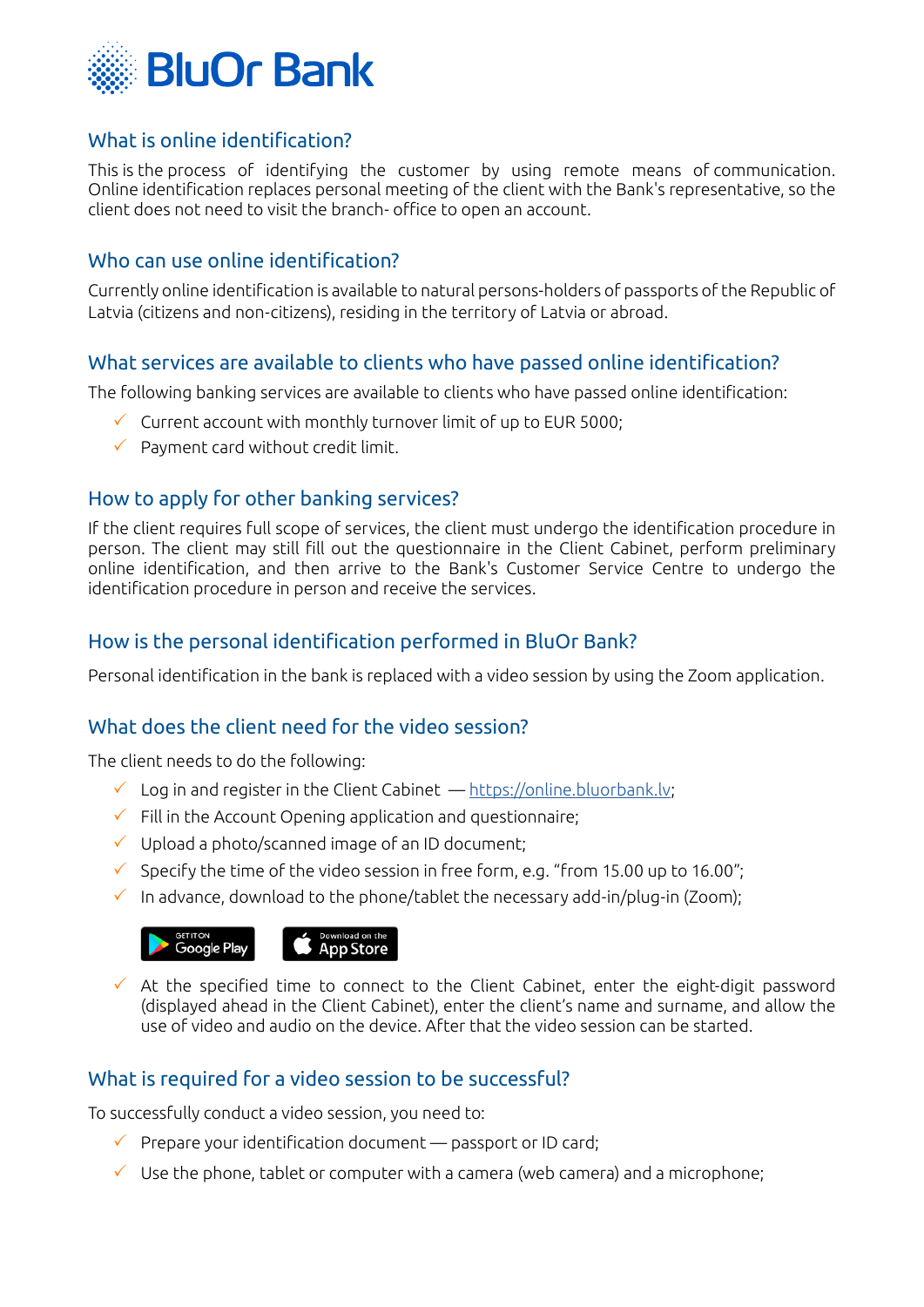

- $\checkmark$  Remain in a quiet, well-lit place;
- $\checkmark$  Have a stable good internet connection<sup>1</sup>;
- $\checkmark$  Make sure that the power charge of your device will last for up to 20 minutes.

## In what languages can the video session be held?

The Bank offers video-sessions in Latvian, English and Russian according to the needs of the client.

#### How long does a video session last on average?

The video session takes about 20 minutes on average.

## What is the procedure of the video session?

During the video session, the Bank's employee will ask you to:

- $\checkmark$  Show your identity document passport or ID card;
- $\checkmark$  Repeat the answers to some questions of the questionnaire, for example, about your name, surname, address and date of birth, and, if necessary, additional questions2;
- $\checkmark$  Verbally confirm your consent to processing of data and acknowledge that you have read the regulations of the Bank;
- 3 Sign on a sheet of paper and show the Bank's employee your signature.

Please note that the video session will be recorded and screenshots of the client and the client's personal identity documents will be made.

## What happens after the video session?

We will review your questionnaire within one working day and we will notify you about the opening of the account by sending an e-mail message to the e-mail address specified during registration. At the same time, we will proceed with the preparation of the payment card, which usually takes 2 working days.

After you have received the information on the opening of the account, you can credit your account and start using it.

A precondition is the requirement to settle your first payment from your own account opened with another bank to your new account with BluOr Bank. The amount of the first payment is not defined, but it should not exceed EUR 5000.

#### How will the client receive the payment card and the access to the Internetbank?

The payment card can be mailed to your postal address specified when opening the account.

Internetbank can be accessed via the Mobile Digipass BlueKey, which is installed and activated online.

Activation instructions will be available in the e-mail message confirming the opening of your account.

<sup>1</sup> See technical details below

<sup>&</sup>lt;sup>2</sup> [More information](https://www.financelatvia.eu/wp-content/uploads/2018/05/K%c4%81p%c4%93c-bankas-jaut%c4%81_-1.pdf)